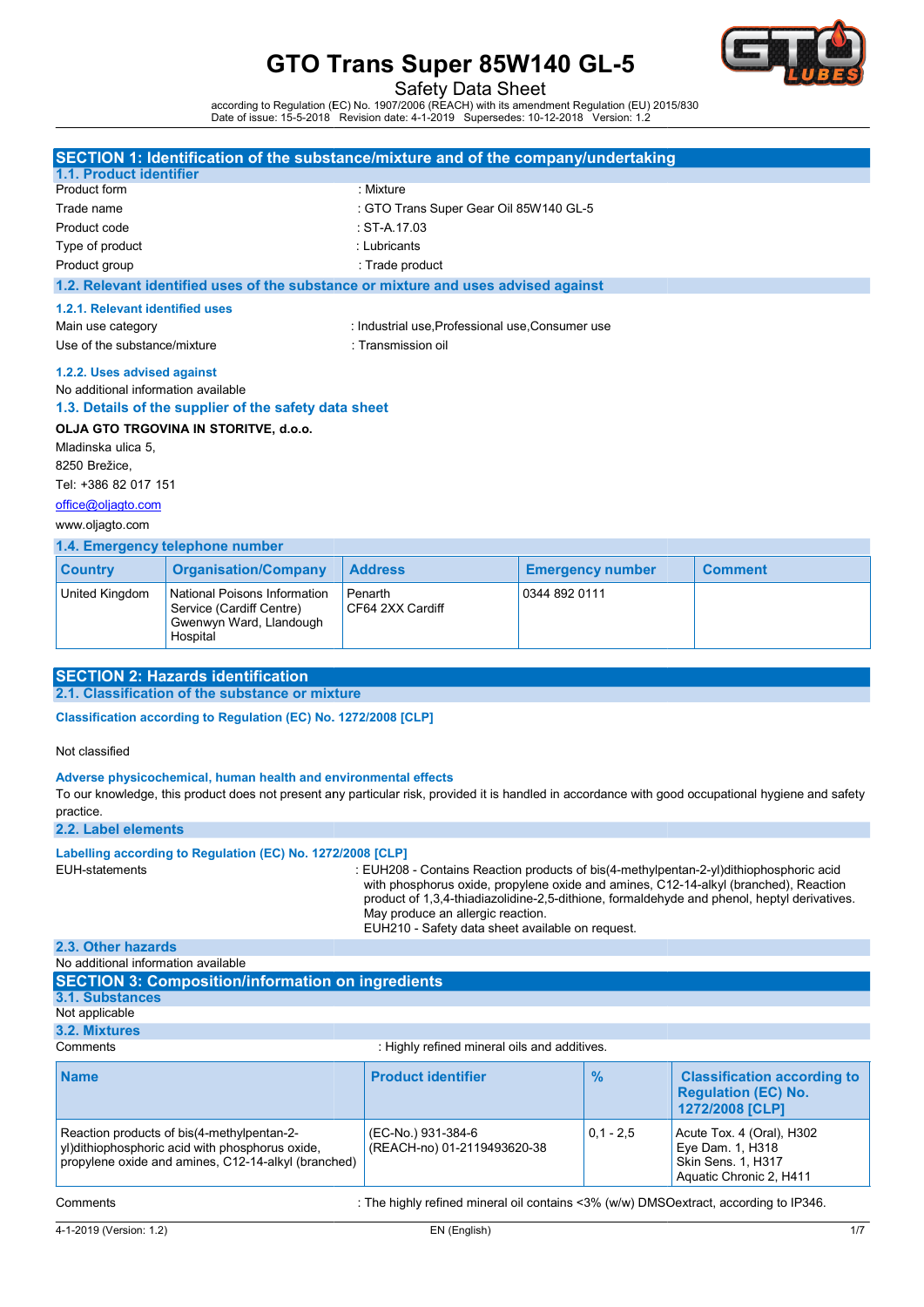Safety Data Sheet

according to Regulation (EC) No. 1907/2006 (REACH) with its amendment Regulation (EU) 2015/830 Regulation (EU)

Full text of H-statements: see section 16



| <b>SECTION 4: First aid measures</b>                                            |                                                                                                                                    |
|---------------------------------------------------------------------------------|------------------------------------------------------------------------------------------------------------------------------------|
| 4.1. Description of first aid measures                                          |                                                                                                                                    |
| First-aid measures general                                                      | : If you feel unwell, seek medical advice (show the label where possible).                                                         |
| First-aid measures after inhalation                                             | : Remove person to fresh air and keep comfortable for breathing.                                                                   |
| First-aid measures after skin contact                                           | : Wash skin with plenty of water.                                                                                                  |
| First-aid measures after eye contact                                            | : Rinse eyes with water as a precaution.                                                                                           |
| First-aid measures after ingestion                                              | : Do not induce vomiting. Call a poison center or a doctor if you feel unwell.                                                     |
| 4.2. Most important symptoms and effects, both acute and delayed                |                                                                                                                                    |
| Symptoms/effects                                                                | : No additional information available. Not expected to present a significant hazard under<br>anticipated conditions of normal use. |
| Symptoms/effects after ingestion                                                | : May result in aspiration into the lungs, causing chemical pneumonia.                                                             |
| 4.3. Indication of any immediate medical attention and special treatment needed |                                                                                                                                    |
| Treat symptomatically.                                                          |                                                                                                                                    |
|                                                                                 |                                                                                                                                    |
| <b>SECTION 5: Firefighting measures</b>                                         |                                                                                                                                    |
| 5.1. Extinguishing media                                                        |                                                                                                                                    |
| Suitable extinguishing media                                                    | : Water spray. Dry powder. Foam. Carbon dioxide.                                                                                   |
| Unsuitable extinguishing media                                                  | : Do not use a heavy water stream.                                                                                                 |

| <b>Prisuitable extinguishing incula</b>                    | . DU HUI USE A HEAVY WAIEL SILEATH.                                                                                                         |  |  |  |  |
|------------------------------------------------------------|---------------------------------------------------------------------------------------------------------------------------------------------|--|--|--|--|
| 5.2. Special hazards arising from the substance or mixture |                                                                                                                                             |  |  |  |  |
| Fire hazard                                                | : Combustible liquid.                                                                                                                       |  |  |  |  |
| Hazardous decomposition products in case of fire           | : Incomplete combustion releases dangerous carbon monoxide, carbon dioxide and other<br>toxic gases.                                        |  |  |  |  |
| 5.3. Advice for firefighters                               |                                                                                                                                             |  |  |  |  |
| Protection during firefighting                             | : Do not attempt to take action without suitable protective equipment. Self-contained<br>breathing apparatus. Complete protective clothing. |  |  |  |  |

| <b>SECTION 6: Accidental release measures</b>                            |                                                                                                                                                                |
|--------------------------------------------------------------------------|----------------------------------------------------------------------------------------------------------------------------------------------------------------|
| 6.1. Personal precautions, protective equipment and emergency procedures |                                                                                                                                                                |
| 6.1.1. For non-emergency personnel<br><b>Emergency procedures</b>        | : Ventilate spillage area.                                                                                                                                     |
| 6.1.2. For emergency responders                                          |                                                                                                                                                                |
| Protective equipment                                                     | : Do not attempt to take action without suitable protective equipment. For further information<br>refer to section 8: "Exposure controls/personal protection". |
| <b>6.2. Environmental precautions</b>                                    |                                                                                                                                                                |
| Avoid release to the environment.                                        |                                                                                                                                                                |
| 6.3. Methods and material for containment and cleaning up                |                                                                                                                                                                |
| Methods for cleaning up                                                  | : Take up liquid spill into absorbent material.                                                                                                                |
| Other information                                                        | : Dispose of materials or solid residues at an authorized site.                                                                                                |
| 6.4. Reference to other sections                                         |                                                                                                                                                                |
| For further information refer to section 13.                             |                                                                                                                                                                |
| <b>SECTION 7: Handling and storage</b>                                   |                                                                                                                                                                |
| 7.1. Precautions for safe handling                                       |                                                                                                                                                                |
| Precautions for safe handling                                            | : Provide good ventilation in process area to prevent formation of vapour.                                                                                     |
| Hygiene measures                                                         | : Wash hands and other exposed areas with mild soap and water before eating, drinking or<br>smoking and when leaving work.                                     |
| 7.2. Conditions for safe storage, including any incompatibilities        |                                                                                                                                                                |
| Storage conditions                                                       | : Keep container closed when not in use. Keep in a cool, well-ventilated place away from                                                                       |

| <b>SECTION 7: Handling and storage</b>                            |                                                                                                                            |
|-------------------------------------------------------------------|----------------------------------------------------------------------------------------------------------------------------|
| 7.1. Precautions for safe handling                                |                                                                                                                            |
| Precautions for safe handling                                     | : Provide good ventilation in process area to prevent formation of vapour.                                                 |
| Hygiene measures                                                  | : Wash hands and other exposed areas with mild soap and water before eating, drinking or<br>smoking and when leaving work. |
| 7.2. Conditions for safe storage, including any incompatibilities |                                                                                                                            |
| Storage conditions                                                | : Keep container closed when not in use. Keep in a cool, well-ventilated place away from<br>heat.                          |
| Storage temperature                                               | : 0 - 40 $^{\circ}$ C                                                                                                      |
| 7.3. Specific end use(s)                                          |                                                                                                                            |
| No additional information available                               |                                                                                                                            |

| <b>SECTION 8: Exposure controls/personal protection</b> |                                                                                                                                                                                                             |  |  |
|---------------------------------------------------------|-------------------------------------------------------------------------------------------------------------------------------------------------------------------------------------------------------------|--|--|
| 8.1. Control parameters                                 |                                                                                                                                                                                                             |  |  |
| Super Gear Oil 85W140                                   |                                                                                                                                                                                                             |  |  |
| EU                                                      | Exposure limits/standards for materials that can be formed when handling this product. When mists/aerosols can<br>occur the following is recommended: 5 mg/m <sup>3</sup> - ACGIH TLV (inhalable fraction). |  |  |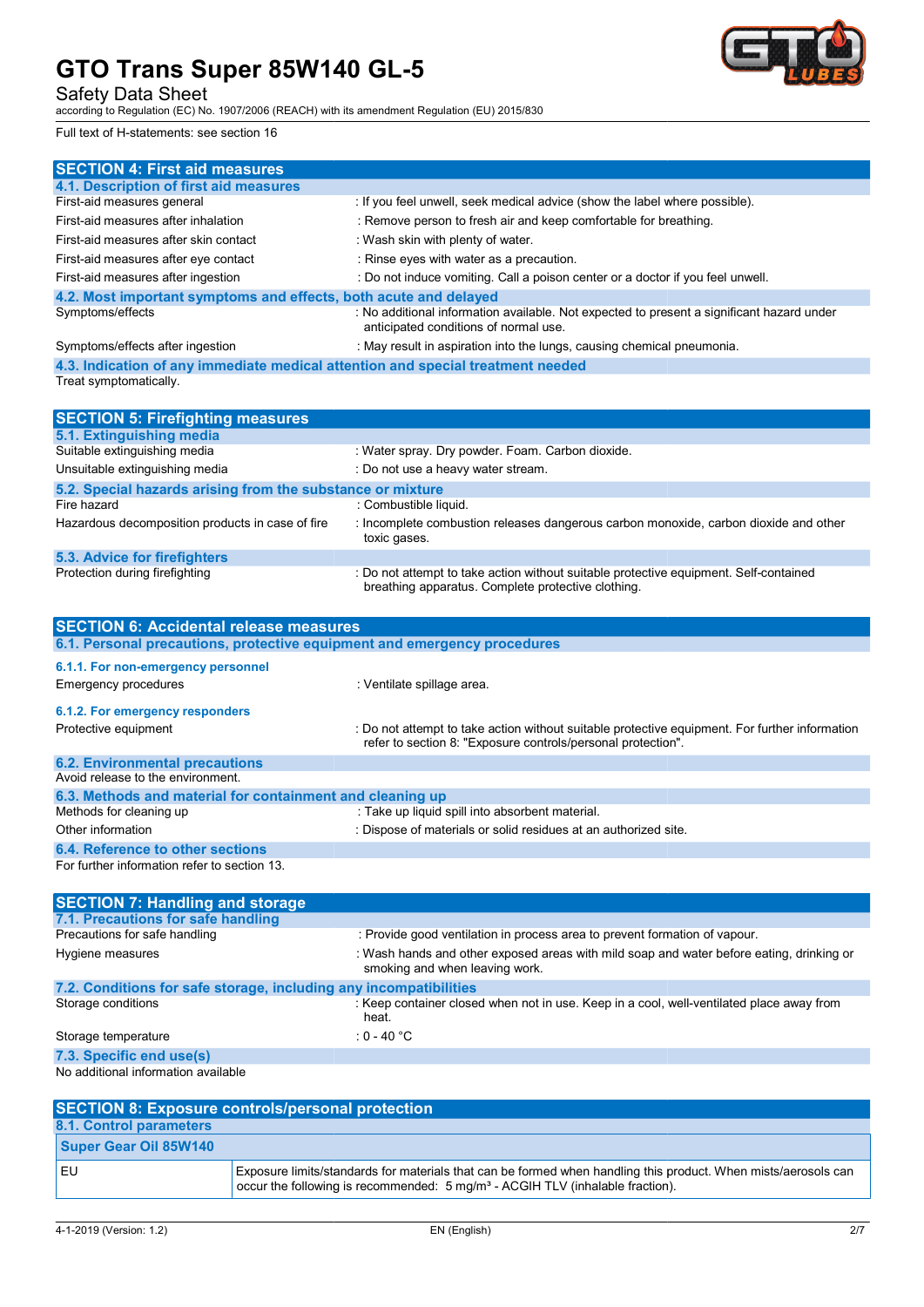## Safety Data Sheet

according to Regulation (EC) No. 1907/2006 (REACH) with its amendment Regulation (EU) 2015/830 Regulation (EU)

### 8.2. Exposure controls Appropriate

engineering controls: Ensure good

## ventilation of the work station.

| Materials for protective clothing:                                       |                                                                                                 |            |                                         |                        |                   |                 |  |
|--------------------------------------------------------------------------|-------------------------------------------------------------------------------------------------|------------|-----------------------------------------|------------------------|-------------------|-----------------|--|
| Wear suitable protective clothing                                        |                                                                                                 |            |                                         |                        |                   |                 |  |
| Hand protection:                                                         |                                                                                                 |            |                                         |                        |                   |                 |  |
| Protective gloves                                                        |                                                                                                 |            |                                         |                        |                   |                 |  |
| <b>Type</b>                                                              | Thickness (mm)<br><b>Material</b><br><b>Permeation</b><br><b>Penetration</b><br><b>Standard</b> |            |                                         |                        |                   |                 |  |
| Reusable gloves                                                          | Nitrile rubber (NBR),<br>Neoprene rubber<br>(HNBR)                                              |            | 5 (> 240 minutes), 6 (><br>480 minutes) | $>=0.35$               | <b>EN ISO 374</b> |                 |  |
| Eye protection:                                                          |                                                                                                 |            |                                         |                        |                   |                 |  |
| Safety glasses                                                           |                                                                                                 |            |                                         |                        |                   |                 |  |
| <b>Type</b>                                                              |                                                                                                 | <b>Use</b> |                                         | <b>Characteristics</b> |                   | <b>Standard</b> |  |
| Safety glasses                                                           |                                                                                                 | Droplet    |                                         | clear                  |                   | EN 166          |  |
| Skin and body protection:                                                |                                                                                                 |            |                                         |                        |                   |                 |  |
| Wear suitable protective clothing                                        |                                                                                                 |            |                                         |                        |                   |                 |  |
| <b>Respiratory protection:</b>                                           |                                                                                                 |            |                                         |                        |                   |                 |  |
| In case of insufficient ventilation, wear suitable respiratory equipment |                                                                                                 |            |                                         |                        |                   |                 |  |

## Personal protective equipment symbol(s):



### Environmental exposure controls:

| In case of insufficient ventilation, wear suitable respiratory equipment |                                                    |
|--------------------------------------------------------------------------|----------------------------------------------------|
| Personal protective equipment symbol(s):                                 |                                                    |
|                                                                          |                                                    |
| <b>Environmental exposure controls:</b>                                  |                                                    |
| Avoid release to the environment.                                        |                                                    |
| <b>SECTION 9: Physical and chemical properties</b>                       |                                                    |
| 9.1. Information on basic physical and chemical properties               |                                                    |
| Physical state                                                           | : Liquid                                           |
| Colour                                                                   | : brown                                            |
| Odour                                                                    | : characteristic.                                  |
| Odour threshold                                                          | : No data available                                |
| рH                                                                       | : No data available                                |
| Relative evaporation rate (butylacetate=1)                               | : No data available                                |
| Melting point                                                            | : Not applicable                                   |
| Freezing point                                                           | : -15 °C - ASTM D5950 (pour point)                 |
| Boiling point                                                            | : No data available                                |
| Flash point                                                              | : 245 °C - ASTM D92 (COC)                          |
| Auto-ignition temperature                                                | : No data available                                |
| Decomposition temperature                                                | : No data available                                |
| Flammability (solid, gas)                                                | : Not applicable                                   |
| Vapour pressure                                                          | : No data available                                |
| Relative vapour density at 20 °C                                         | : No data available                                |
| Relative density                                                         | : No data available                                |
| Density                                                                  | : 0,912 kg/l (15 °C) - ASTM D4052                  |
| Solubility                                                               | : Water : Practically not miscible.                |
| Log Pow                                                                  | : No data available                                |
| Viscosity, kinematic                                                     | : 340 mm <sup>2</sup> /s (40 °C) - ASTM D7279      |
| Viscosity, dynamic                                                       | : No data available                                |
| <b>Explosive properties</b>                                              | : Presents no particular fire or explosion hazard. |
| Oxidising properties                                                     | : No data available                                |

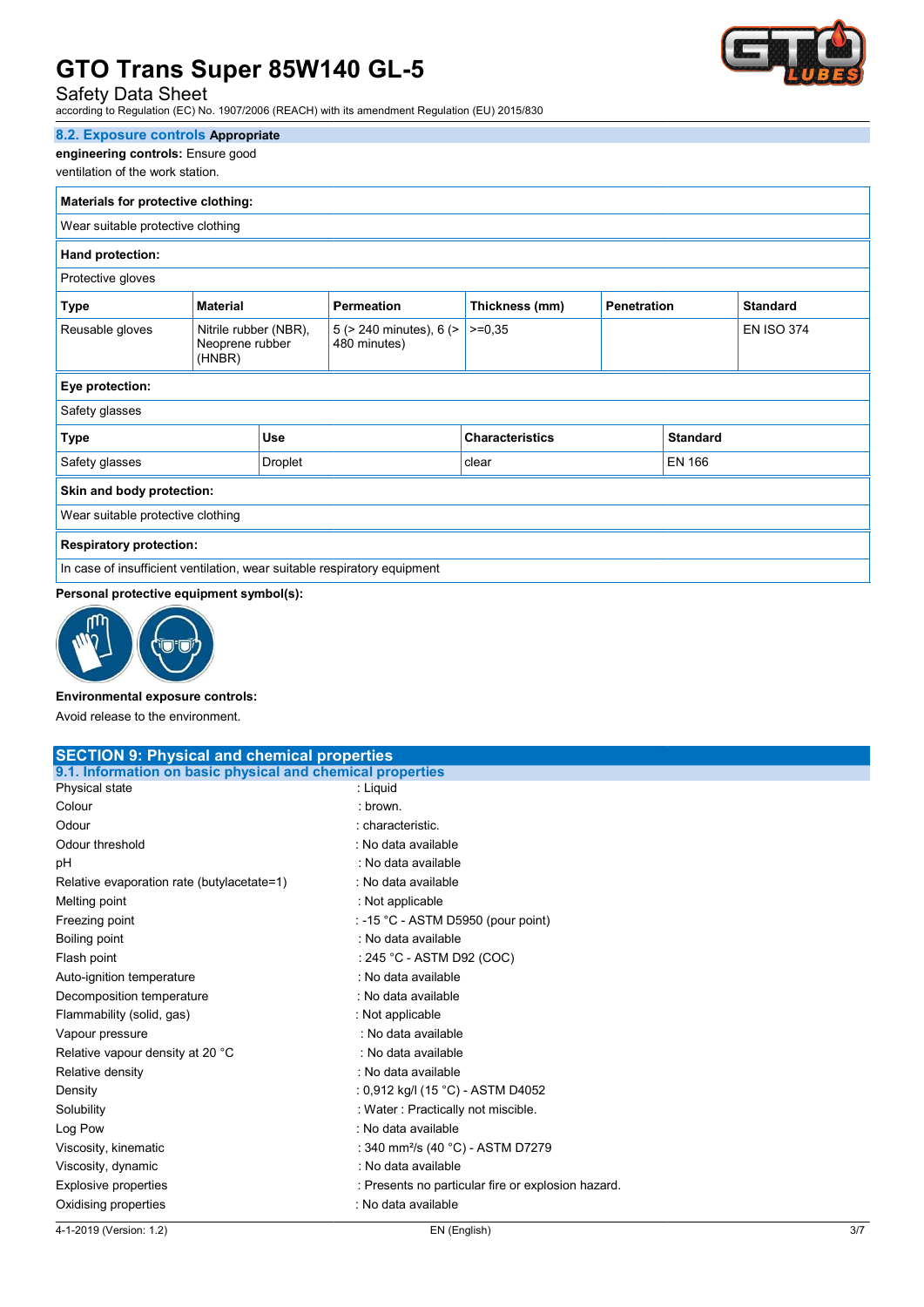Safety Data Sheet

according to Regulation (EC) No. 1907/2006 (REACH) with its amendment Regulation (EU) 2015/830 Regulation (EU)

| __<br>__                | __                             |  |
|-------------------------|--------------------------------|--|
| Explosive limits        | available »<br>ು data .<br>No. |  |
| <b>9.2. Other</b><br>тn |                                |  |

VOC content : 0 %

| <b>SECTION 10: Stability and reactivity</b>                                        |                  |  |  |
|------------------------------------------------------------------------------------|------------------|--|--|
| <b>10.1. Reactivity</b>                                                            |                  |  |  |
| The product is non-reactive under normal conditions of use, storage and transport. |                  |  |  |
| 10.2. Chemical stability                                                           |                  |  |  |
| Stable under normal conditions.                                                    |                  |  |  |
| 10.3. Possibility of hazardous reactions                                           |                  |  |  |
| Reacts violently with (strong) oxidizers.                                          |                  |  |  |
| 10.4. Conditions to avoid                                                          |                  |  |  |
| None under recommended storage and handling conditions (see section 7).            |                  |  |  |
| 10.5. Incompatible materials                                                       |                  |  |  |
| No additional information available                                                |                  |  |  |
| 10.6. Hazardous decomposition products                                             |                  |  |  |
| No decomposition if stored normally.                                               |                  |  |  |
|                                                                                    |                  |  |  |
| <b>SECTION 11: Toxicological information</b>                                       |                  |  |  |
| 11.1. Information on toxicological effects                                         |                  |  |  |
| Acute toxicity (oral)                                                              | : Not classified |  |  |
| Acute toxicity (dermal)                                                            | : Not classified |  |  |
| Acute toxicity (inhalation)                                                        | : Not classified |  |  |

| <b>SECTION 11: Toxicological information</b> |                  |
|----------------------------------------------|------------------|
| 11.1. Information on toxicological effects   |                  |
| Acute toxicity (oral)                        | : Not classified |
| Acute toxicity (dermal)                      | : Not classified |
| Acute toxicity (inhalation)                  | · Not classified |
|                                              |                  |

Reaction products of bis(4-methylpentan-2-yl)dithiophosphoric acid with phosphorus oxide, propylene oxide and amines, C12-14-alkyl (branched)

| LD50 oral rat                     | 2000 mg/kg (OECD 401 method)                |  |
|-----------------------------------|---------------------------------------------|--|
| Skin corrosion/irritation         | : Not classified                            |  |
| Serious eye damage/irritation     | : Not classified                            |  |
| Respiratory or skin sensitisation | : Not classified                            |  |
| Germ cell mutagenicity            | : Not classified                            |  |
| Carcinogenicity                   | : Not classified                            |  |
| Reproductive toxicity             | : Not classified                            |  |
| STOT-single exposure              | : Not classified                            |  |
| STOT-repeated exposure            | : Not classified                            |  |
| Aspiration hazard                 | : Not classified                            |  |
| <b>Super Gear Oil 85W140</b>      |                                             |  |
| Viscosity, kinematic              | 340 mm <sup>2</sup> /s (40 °C) - ASTM D7279 |  |

| <b>SECTION 12: Ecological information</b>    |                                                                                                                            |  |
|----------------------------------------------|----------------------------------------------------------------------------------------------------------------------------|--|
| 12.1. Toxicity                               |                                                                                                                            |  |
| Ecology - general                            | : The product is not considered harmful to aquatic organisms nor to cause long-term<br>adverse effects in the environment. |  |
| Acute aguatic toxicity                       | : Not classified                                                                                                           |  |
| Chronic aquatic toxicity<br>: Not classified |                                                                                                                            |  |
| <b>Super Gear Oil 85W140</b>                 |                                                                                                                            |  |
| ErC50 (algae)                                | $> 100$ mg/l                                                                                                               |  |
| NOEC chronic algae                           | $100 \text{ m}$ g/l                                                                                                        |  |

| Reaction products of bis(4-methylpentan-2-yl)dithiophosphoric acid with phosphorus oxide, propylene oxide and<br>amines, C12-14-alkyl (branched) |                                                                  |  |
|--------------------------------------------------------------------------------------------------------------------------------------------------|------------------------------------------------------------------|--|
| 24 mg/l (Oncorhynchus mykiss, 96h) (OECD 203 method)<br>$LC50$ fish 1                                                                            |                                                                  |  |
| $LC50$ fish $2$                                                                                                                                  | 8,5 mg/l (Pimephales promelas, 96h) (OECD 203 method)            |  |
| EC50 Daphnia 1                                                                                                                                   | 91,4 mg/l (Daphnia magna, 48h) (OECD 202 method)                 |  |
| EC50 72h algae (1)                                                                                                                               | 6.4 mg/l (Pseudokirchnerella subcapitata, 96h) (OECD 201 method) |  |
| NOEC chronic crustacea                                                                                                                           | 0,12 mg/l (Daphnia magna, 21d) (OECD 211 method)                 |  |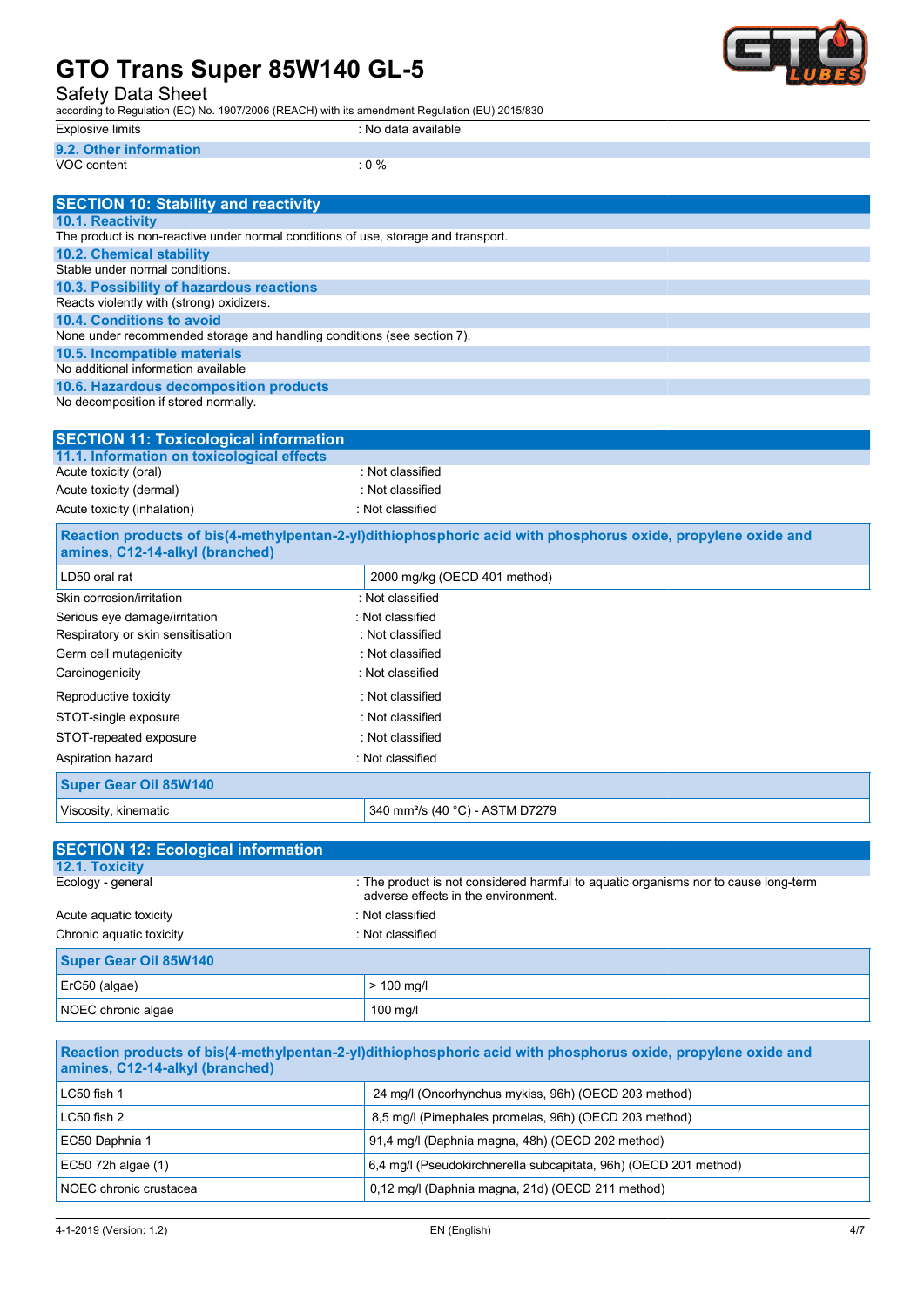Safety Data Sheet

according to Regulation (EC) No. 1907/2006 (REACH) with its amendment Regulation (EU) 2015/830 Regulation (EU)



| NOEC chronic algae                                                                                                                               | 1,7 mg/l (Pseudokirchnerella subcapitata, 96h) (OECD 201 method) |  |  |  |
|--------------------------------------------------------------------------------------------------------------------------------------------------|------------------------------------------------------------------|--|--|--|
| 12.2. Persistence and degradability                                                                                                              |                                                                  |  |  |  |
| Reaction products of bis(4-methylpentan-2-yl)dithiophosphoric acid with phosphorus oxide, propylene oxide and<br>amines, C12-14-alkyl (branched) |                                                                  |  |  |  |
| Biodegradation                                                                                                                                   | 3.6 % Sturm (28 d) [ASTM D-5864-95]                              |  |  |  |
| 12.3. Bioaccumulative potential                                                                                                                  |                                                                  |  |  |  |
| Reaction products of bis(4-methylpentan-2-yl)dithiophosphoric acid with phosphorus oxide, propylene oxide and<br>amines, C12-14-alkyl (branched) |                                                                  |  |  |  |
| Log Pow                                                                                                                                          | $< 0.3$ (40°C) (OECD 117 method)                                 |  |  |  |
| 12.4. Mobility in soil                                                                                                                           |                                                                  |  |  |  |
| No additional information available                                                                                                              |                                                                  |  |  |  |
| 12.5. Results of PBT and vPvB assessment                                                                                                         |                                                                  |  |  |  |
| No additional information available                                                                                                              |                                                                  |  |  |  |
| 12.6. Other adverse effects                                                                                                                      |                                                                  |  |  |  |
| No additional information available                                                                                                              |                                                                  |  |  |  |

| <b>SECTION 13: Disposal considerations</b> |                                                                                                                                             |
|--------------------------------------------|---------------------------------------------------------------------------------------------------------------------------------------------|
| 13.1. Waste treatment methods              |                                                                                                                                             |
| Waste treatment methods                    | : Do not allow into drains or water courses. Dispose of contents/container in accordance with<br>licensed collector's sorting instructions. |
| Product/Packaging disposal recommendations | : Dispose in a safe manner in accordance with local/national regulations.                                                                   |
| European List of Waste (LoW) code          | : 13 02 05 <sup>*</sup> - mineral-based non-chlorinated engine, gear and lubricating oils                                                   |

## SECTION 14: Transport information

| In accordance with ADR / RID / IMDG / IATA / ADN |                                                    |                |                |                |
|--------------------------------------------------|----------------------------------------------------|----------------|----------------|----------------|
| <b>ADR</b>                                       | <b>IMDG</b>                                        | <b>IATA</b>    | <b>ADN</b>     | <b>RID</b>     |
| 14.1. UN number                                  |                                                    |                |                |                |
| Not applicable                                   | Not applicable                                     | Not applicable | Not applicable | Not applicable |
| 14.2. UN proper shipping name                    |                                                    |                |                |                |
| Not applicable                                   | Not applicable                                     | Not applicable | Not applicable |                |
| 14.3. Transport hazard class(es)                 |                                                    |                |                |                |
| Not applicable                                   | Not applicable<br>Not applicable<br>Not applicable |                |                |                |
| 14.4. Packing group                              |                                                    |                |                |                |
| Not applicable                                   | Not applicable                                     | Not applicable | Not applicable | Not applicable |
| 14.5. Environmental hazards                      |                                                    |                |                |                |
| Not applicable                                   | Not applicable                                     | Not applicable | Not applicable | Not applicable |
| No supplementary information available           |                                                    |                |                |                |
| 14.6. Special precautions for user               |                                                    |                |                |                |
| <b>Overland transport</b>                        |                                                    |                |                |                |
| Not applicable                                   |                                                    |                |                |                |
| <b>Transport by sea</b>                          |                                                    |                |                |                |
| Not applicable                                   |                                                    |                |                |                |
| Air transport                                    |                                                    |                |                |                |
| Not applicable                                   |                                                    |                |                |                |
| Inland waterway transport                        |                                                    |                |                |                |

Not applicable

Rail transport

Not applicable

14.7. Transport in bulk according to Annex II of Marpol and the IBC Code Not applicable

4-1-2019 (Version: 1.2)